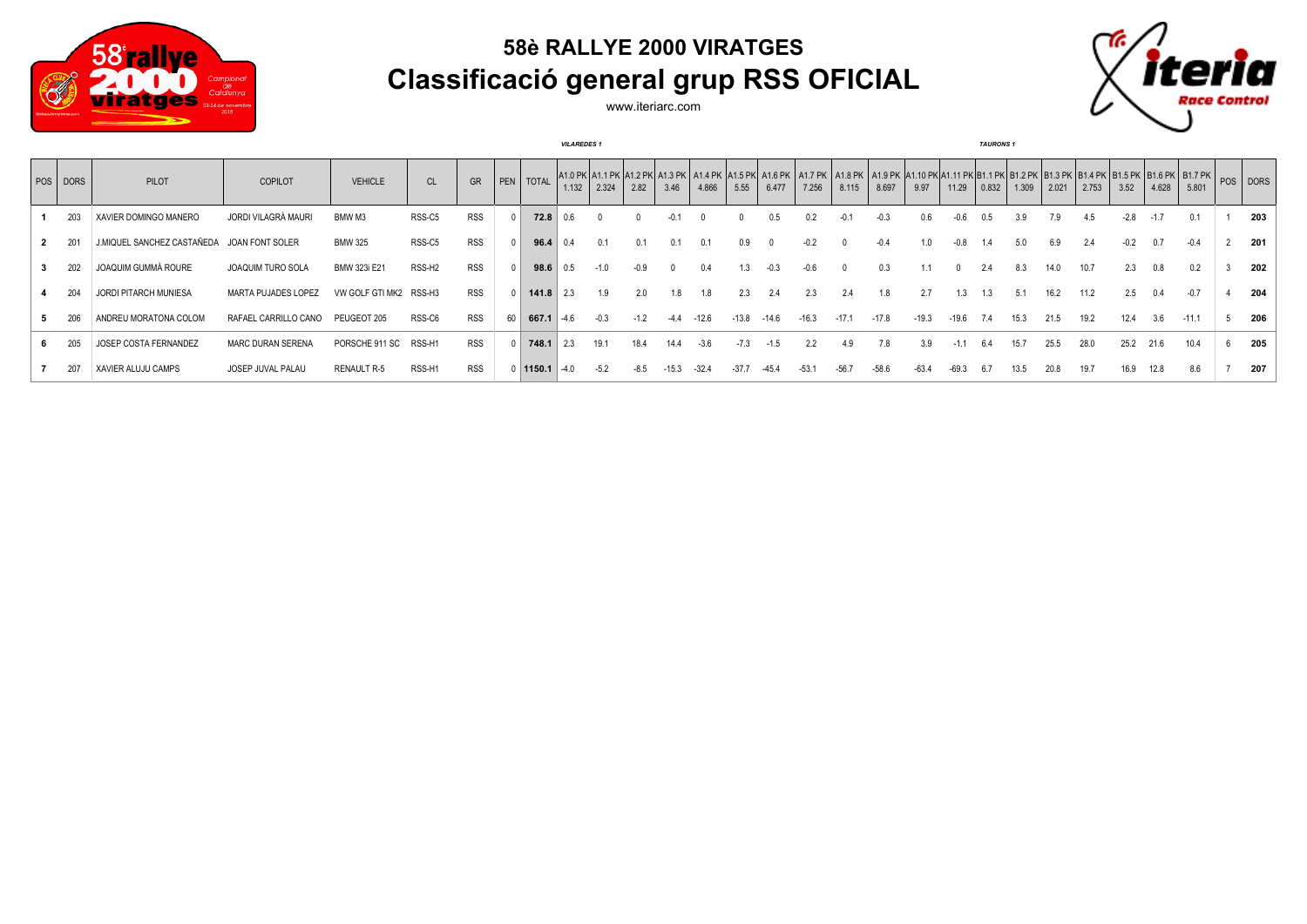

## **58è RALLYE 2000 VIRATGES Classificació general grup RSS OFICIAL**



www.iteriarc.com

|              | <b>VILAREDES 2</b> |         |                                                                      |        |       |      |      |                  |      |       |                                        |        |        |        |        | <b>TAURONS 2</b> |       |       |       |        | <b>TALAMANCA1</b> |        |                                                                                                                                                              |        |        |        |        |        |        |        |        |                                                                   |   |     |
|--------------|--------------------|---------|----------------------------------------------------------------------|--------|-------|------|------|------------------|------|-------|----------------------------------------|--------|--------|--------|--------|------------------|-------|-------|-------|--------|-------------------|--------|--------------------------------------------------------------------------------------------------------------------------------------------------------------|--------|--------|--------|--------|--------|--------|--------|--------|-------------------------------------------------------------------|---|-----|
|              | POS DORS           | 6.546   | B1.8 PK   B1.9 PK   A2.0 PK   A2.1 PK   A2.2 PK   A2.3 PK  <br>7.018 | 1.132  | 2.324 | 2.72 | 3.46 | A2.4 PK<br>4.866 | 5.43 | 6.477 | A2.5 PK   A2.6 PK   A2.7 PK  <br>7.256 | 8.115  | 8.697  | 9.97   | 11.29  | 0.832            | 1.309 | 2.021 | 2.753 | 3.52   | 4.628             | 5.801  | A2.8 PK   A2.9 PK  A2.10 PK  A2.11 PK   B2.1 PK   B2.2 PK   B2.3 PK   B2.4 PK   B2.5 PK   B2.6 PK   B2.7 PK   B2.8 PK   B2.9 PK   C1.1 PK   C1.2 PK<br>6.546 | 7.018  | 1.185  | 1.91   | 3.105  | 4.57   | 4.821  | 6.81   | 6.89   | C1.3 PK C1.4 PK C1.5 PK C1.6 PK C1.7 PK C1.8 PK POS DORS<br>8.303 |   |     |
|              | 203                | 0.1     | $-0.3$                                                               |        | 0.2   |      |      |                  |      |       |                                        |        | $-0.2$ | 0.2    | $-0.2$ |                  | 3.2   | 4.8   |       | $-1.8$ |                   | -0     |                                                                                                                                                              |        | 0.2    | $-1.6$ | 0.9    | -0.4   | -0.3   |        | 0.3    | 0.1                                                               |   | 203 |
| $\mathbf{2}$ | 201                | 0.3     |                                                                      |        |       |      |      |                  | 0.8  | 0.3   | 0.3                                    | 0.3    | 0.2    | 0.3    | 0.2    |                  | 6.3   | 7.9   | 3.9   | $-1.2$ |                   |        |                                                                                                                                                              |        |        | $-0.7$ | 0.3    | -0.8   |        |        | -0.2   | $-0.3$                                                            | 2 | 201 |
|              | 202                | 0.4     | 0.2                                                                  |        | -0.3  |      |      | 0.1              | 0.8  | 0.5   | 0.3                                    | 0.3    |        | 0.6    |        |                  | 6.2   | 12.1  | 8.6   | $-1.3$ | 0.1               | $-0.5$ | $-0.4$                                                                                                                                                       | -0.4   | $-0.6$ | $-0.7$ | $-0.9$ | -0.1   | -0.5   | $-0.1$ | 0.2    | 0.2                                                               | 3 | 202 |
|              | 204                | $-1.0$  | $-0.9$                                                               |        | 0.8   |      | 0.6  | 1.0              |      | 1.5   | 0.9                                    | 1.2    | 0.8    | 0.8    | $-0.1$ | 0.9              | 5.7   | 10.4  | 7.6   | 0.1    | $-0.1$            | $-1.3$ | $-1.4$                                                                                                                                                       | $-1.5$ | 1.8    | 0.4    | 1.8    | $-2.0$ | $-1.8$ | $-1.6$ | $-1.8$ | $-2.5$                                                            |   | 204 |
|              | 206                | $-19.2$ | $-13.8$                                                              | $-6.3$ | 3.0   |      |      | -8.1             |      |       |                                        | $-3.0$ | $-6.6$ | $-3.4$ | -9.6   |                  | 13.5  | 21.8  | 22.8  | 17.3   | 10.7              | $-3.8$ | $-11.3$                                                                                                                                                      | $-8.8$ | 3.4    | $-0.4$ | 0.9    | $-1.6$ | $-3.9$ | $-3.9$ | $-3.5$ | $-9.0$                                                            |   | 206 |
|              | 205                |         | 0.7                                                                  | 14.0   | 13.4  | 12.5 |      |                  | 4.9  | 2.2   | 6.1                                    | 5.2    | 2.9    | 3.4    | 2.6    |                  | 17.5  | 28.5  | 32.4  | 28.7   | 32.2              | 43.9   | 42.5                                                                                                                                                         | 42.1   | 5.6    | 1.8    | 9.5    |        |        | 20.8   | 21.6   | 25.2                                                              | 6 | 205 |
|              | 207                | 6.0     |                                                                      |        |       |      |      |                  |      |       |                                        |        |        | -12.8  |        |                  |       | 21.6  | 21.8  | 15.2   |                   |        |                                                                                                                                                              |        |        | 5.7    | 13.6   |        |        |        | 15.2   | 13.6                                                              |   | 207 |